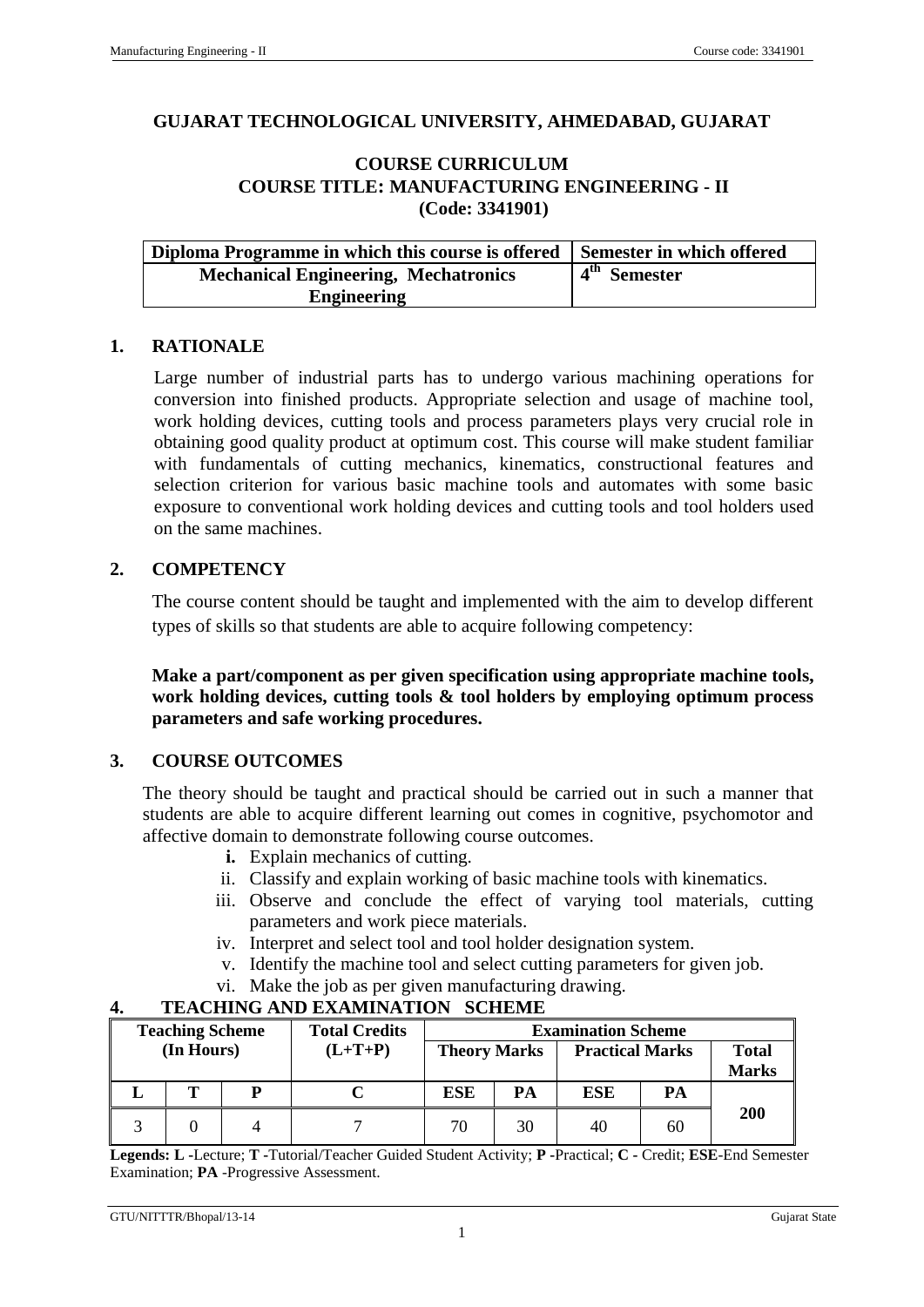# **5. COURSE DETAILS**

|                      | <b>Major Learning</b>          | <b>Topics and Sub-topics</b>                    |
|----------------------|--------------------------------|-------------------------------------------------|
| Unit                 | <b>Outcomes (in cognitive</b>  |                                                 |
|                      | domain)                        |                                                 |
|                      | 1a. Explain mechanics          | 1.1 Need, scope & importance of                 |
| Unit $-I$            | of cutting.                    | manufacturing processes in industries.          |
|                      |                                | 1.2 Need of attitude, knowledge & skill         |
| <b>Introduction</b>  |                                | required for shop floor supervisor in           |
| and mechanics        |                                | machine tools based industries.                 |
| of cutting           |                                | 1.3 Differentiate between forming and           |
|                      |                                | generating processes.                           |
|                      |                                | 1.4 Mechanics of cutting action,                |
|                      |                                | orthogonal and oblique cutting.                 |
|                      |                                | (Without derivation).                           |
|                      | 1b. Explain the effect of      | 1.5 Chip formation, types of chips.             |
|                      | varying cutting                | 1.6 Forces acting on tool and chip,             |
|                      | parameters.                    | methods to compute cutting force using          |
|                      |                                | dynamometer.                                    |
|                      |                                | 1.7 Concept and definition of cutting           |
|                      |                                | speed, feed and depth of cut.                   |
|                      |                                | 1.8 Cutting fluid-basic need, types,            |
|                      |                                | properties and its applications.                |
|                      |                                | 1.9 Influence of cutting variables on           |
|                      |                                | surface finish, tool life, economy, and         |
|                      |                                | mass production.                                |
|                      |                                | 1.10Safety precautions in machine tools.        |
| $Unit - II$          | 2a. Explain<br>classification, | 2.1 Define and classify basic machine<br>tools. |
|                      | working principles,            | 2.2 Movements of tool, job, slides and          |
| <b>Basic machine</b> | construction and               | work holding devices during cutting             |
| tools-I              | operation of lathe and         | operation on various machine tools.             |
|                      | drilling machines.             | 2.3 Lathe machine.                              |
|                      |                                | i. Types.                                       |
|                      | 2b. Describe mechanism         | Working principle (using block<br>11.           |
|                      | & motion                       | diagram).                                       |
|                      | transmission in lathe          | 2.4 All geared head stock centre lathe.         |
|                      | and drilling machines.         | i. Constructional features.                     |
|                      |                                | ii. Kinematics-(drive, head stock,              |
|                      | 2c. Explain work holding       | feedbox, carriage, cross slide,                 |
|                      | devices for lathe and          | top slide, swivel, apron,                       |
|                      | drilling machines.             | tailstock,) constructional                      |
|                      |                                | sketch, working, and use.                       |
|                      |                                | iii. Detailed specifications.                   |
|                      |                                | iv. Operations performed.                       |
|                      |                                | v. Work holding devices-                        |
|                      |                                | constructional sketch, working                  |
|                      |                                | and applications. (3 jaw chuck,                 |
|                      |                                | 4 jaw chuck, face plate,                        |
|                      |                                | centers).                                       |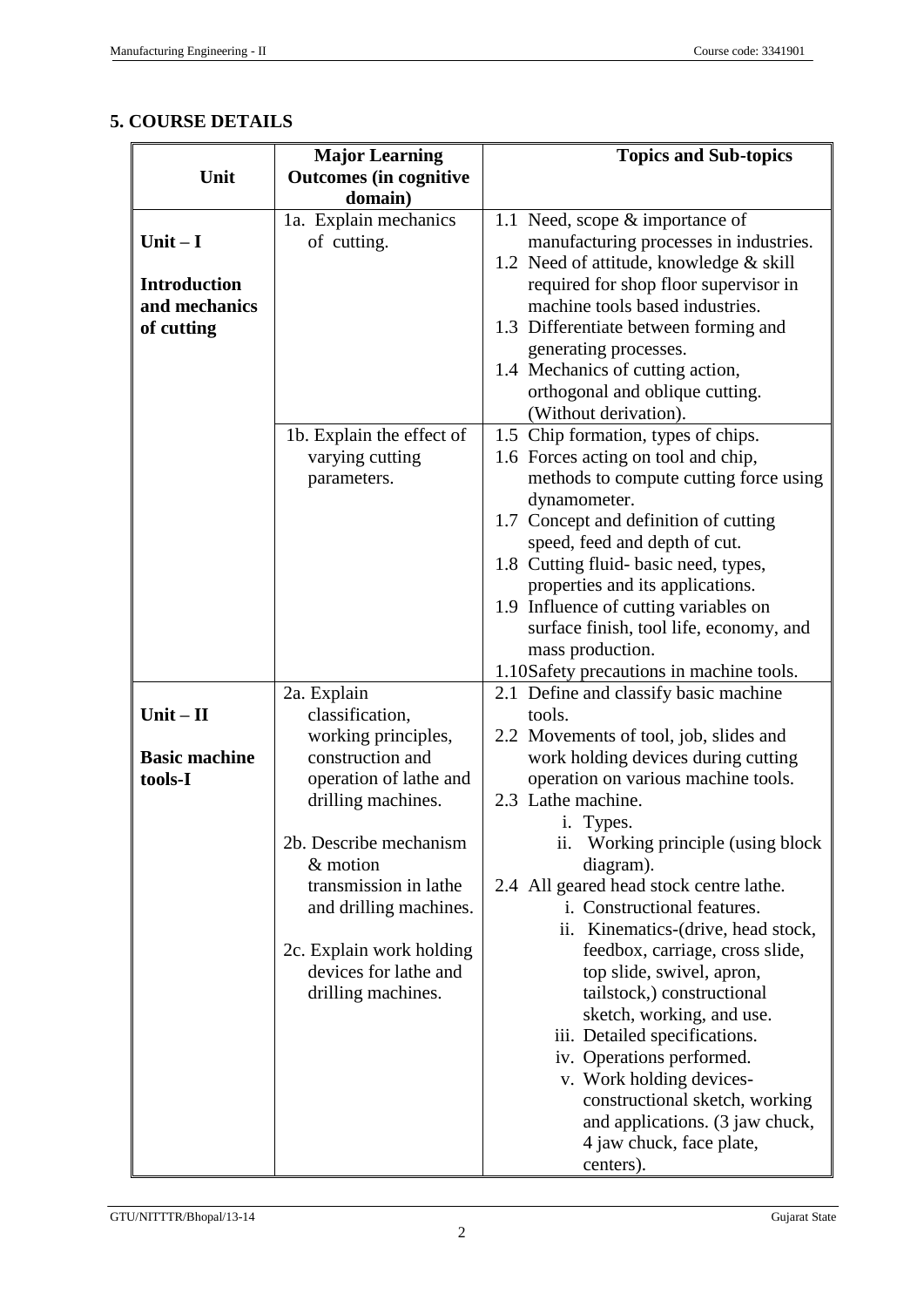|                      | <b>Major Learning</b>                    | <b>Topics and Sub-topics</b>                                     |  |  |  |
|----------------------|------------------------------------------|------------------------------------------------------------------|--|--|--|
| Unit                 | <b>Outcomes</b> (in cognitive<br>domain) |                                                                  |  |  |  |
|                      |                                          | vi. Lead screw and feed rod                                      |  |  |  |
|                      |                                          | mechanisms.                                                      |  |  |  |
|                      |                                          | vii. Thread cutting setting-concept                              |  |  |  |
|                      |                                          | methods and simple numerical.                                    |  |  |  |
|                      |                                          | viii. Accessories-types,                                         |  |  |  |
|                      |                                          | constructional sketch, working                                   |  |  |  |
|                      |                                          | and applications.                                                |  |  |  |
|                      |                                          | 2.5 Metal removal rate (MRR) – concept                           |  |  |  |
|                      |                                          | and method to calculate on lathe.                                |  |  |  |
|                      |                                          | 2.6 Drilling machine.                                            |  |  |  |
|                      |                                          | i. Types.                                                        |  |  |  |
|                      |                                          | ii. Working principle (using block                               |  |  |  |
|                      |                                          | diagram).                                                        |  |  |  |
|                      |                                          | 2.7 Redial drilling machining.<br>i. Constructional features.    |  |  |  |
|                      |                                          |                                                                  |  |  |  |
|                      |                                          | ii. Kinematics (drive, spindle<br>speeds, feed mechanism, radial |  |  |  |
|                      |                                          | movement, etc.) constructional                                   |  |  |  |
|                      |                                          | sketch, working, and use.                                        |  |  |  |
|                      |                                          | iii. Detailed specifications.                                    |  |  |  |
|                      |                                          | iv. Accessories-types,                                           |  |  |  |
|                      |                                          | constructional sketch, working                                   |  |  |  |
|                      |                                          | and applications.                                                |  |  |  |
|                      |                                          | v. Tool holding and setting                                      |  |  |  |
|                      |                                          | methods.                                                         |  |  |  |
|                      |                                          | vi. Operations performed.                                        |  |  |  |
|                      |                                          | vii. Work holding devices-                                       |  |  |  |
|                      |                                          | constructional sketch, working                                   |  |  |  |
|                      |                                          | and applications.                                                |  |  |  |
|                      |                                          | 2.8 Metal removal rate (MRR) -method to                          |  |  |  |
|                      |                                          | calculate on drilling machine.<br>3.1 Milling machine.           |  |  |  |
| $Unit - III$         | 3a. Explain<br>classification,           | i. Types.                                                        |  |  |  |
|                      | working principles,                      | ii. Working principle (using block)                              |  |  |  |
| <b>Basic machine</b> | construction and                         | diagram).                                                        |  |  |  |
| tools-II             | operation of milling                     | 3.2 Plain horizontal milling machining.                          |  |  |  |
|                      | machine.                                 | i. Constructional features.                                      |  |  |  |
|                      |                                          | ii. Kinematics (drive, spindle                                   |  |  |  |
|                      | 3b Describe mechanism                    | speeds, feed mechanism, table                                    |  |  |  |
|                      | & motion                                 | movement, etc.) constructional                                   |  |  |  |
|                      | transmission in                          | sketch, working, and use.                                        |  |  |  |
|                      | milling machine.                         | iii. Detailed specifications.                                    |  |  |  |
|                      |                                          | iv. Operations performed.                                        |  |  |  |
|                      | Select<br>3c.<br>appropriate             | 3.3 Milling cutters-types and applications.                      |  |  |  |
|                      | for<br>milling<br>cutter                 | 3.4 Up milling and down milling-concept,                         |  |  |  |
|                      | milling<br>required                      | advantages, disadvantages and                                    |  |  |  |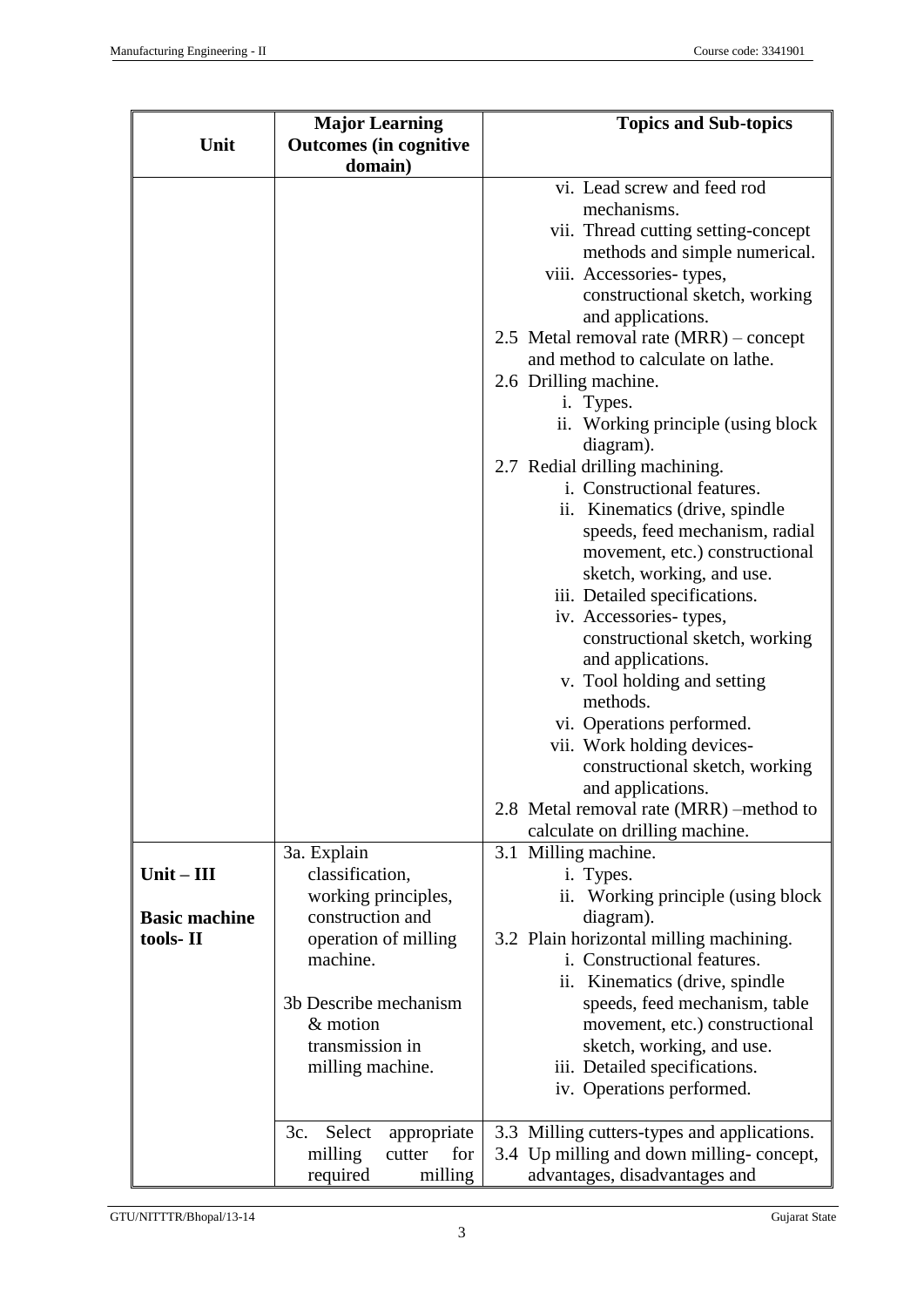|                      | <b>Major Learning</b>                    | <b>Topics and Sub-topics</b>                          |
|----------------------|------------------------------------------|-------------------------------------------------------|
| Unit                 | <b>Outcomes (in cognitive</b><br>domain) |                                                       |
|                      | operation.                               | applications.                                         |
|                      |                                          |                                                       |
|                      |                                          |                                                       |
|                      | 3d.Calculate number of                   | 3.5 Indexing-dividing head-constructional             |
|                      | revolutions<br>of                        | sketch, working, and use.                             |
|                      | indexing head<br>for                     | 3.6 Simple, differential and compound                 |
|                      | requirements<br>given                    | indexing methods with simple<br>numerical.            |
|                      | appropriate<br>using<br>indexing method. | 3.7 Work holding devices-constructional               |
|                      |                                          | sketch, working and applications.                     |
|                      |                                          | 3.8 Metal removal rate (MRR) – concept                |
|                      |                                          | and method to calculate on milling.                   |
|                      | 4a. Explain types,                       | 4.1 Shaping machine.                                  |
| $Unit - IV$          | working principles,                      | i. Types.                                             |
|                      | construction and                         | ii. Working principle (using block                    |
| <b>Basic machine</b> | operations of shaping,                   | diagram).                                             |
| tools-III            | slotting and planning                    | iii. Constructional features and                      |
|                      | machines.                                | detailed specifications.                              |
|                      |                                          | iv. Quick return mechanisms-                          |
|                      | 4b. Describe                             | kinematic sketch, working and                         |
|                      | mechanisms &<br>motion transmission      | advantages.<br>v. Operations performed.               |
|                      | in shaping, slotting                     | vi. Work holding devices-                             |
|                      | and planning                             | constructional sketch, working                        |
|                      | machines.                                | and applications.                                     |
|                      |                                          | 4.2 Slotting machine.                                 |
|                      |                                          | i. Types.                                             |
|                      |                                          | ii. Working principle (using block)                   |
|                      |                                          | diagram).                                             |
|                      |                                          | iii. Constructional features and                      |
|                      |                                          | detailed specifications.                              |
|                      |                                          | iv. Operations performed.<br>v. Work holding devices- |
|                      |                                          | constructional sketch, working                        |
|                      |                                          | and applications.                                     |
|                      |                                          | 4.3 Planning machine.                                 |
|                      |                                          | i. Types.                                             |
|                      |                                          | ii. Working principle (using block                    |
|                      |                                          | diagram).                                             |
|                      |                                          | iii. Constructional features and                      |
|                      |                                          | detailed specifications of                            |
|                      |                                          | double column planner                                 |
|                      |                                          | iv. Operations performed.<br>v. Work holding devices- |
|                      |                                          | constructional sketch, working                        |
|                      |                                          | and applications.                                     |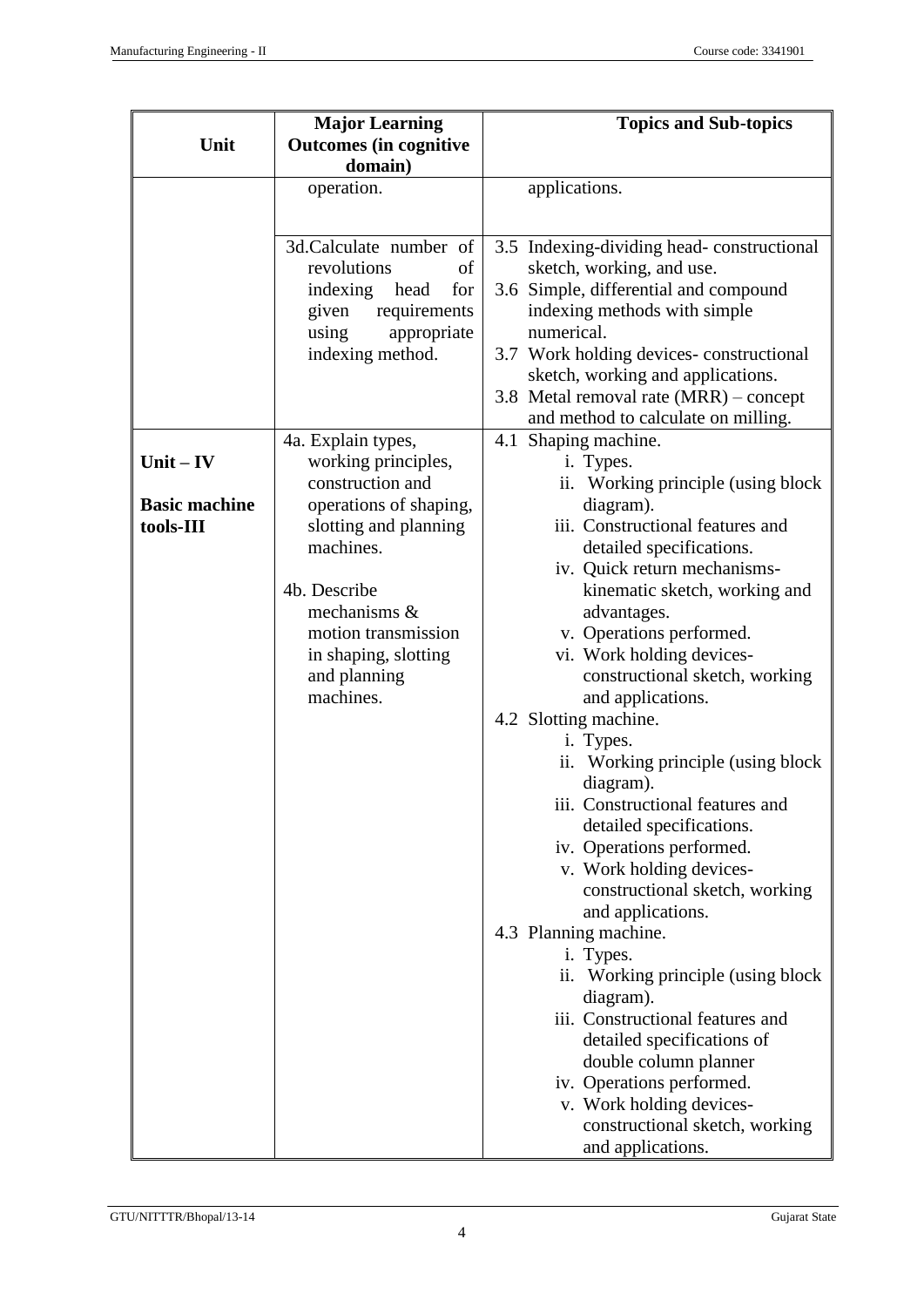|                      | <b>Major Learning</b>         | <b>Topics and Sub-topics</b>                                               |
|----------------------|-------------------------------|----------------------------------------------------------------------------|
| Unit                 | <b>Outcomes</b> (in cognitive |                                                                            |
|                      | domain)                       |                                                                            |
|                      | 5a. Select cutting tool       | 5.1 Various cutting tool materials, their                                  |
| $Unit - V$           | material for given            | compositions and properties.                                               |
|                      | work piece material           | 5.2 Alloying elements in tool materials and                                |
| <b>Cutting tools</b> | and machining                 | their effects.                                                             |
| and tool             | operation.                    |                                                                            |
| holders              | 5b.Describe various           |                                                                            |
|                      | effect of alloying            |                                                                            |
|                      | elements on tool              |                                                                            |
|                      | properties.                   |                                                                            |
|                      | 5c. Interpret carbide         | 5.3 Carbide inserts:                                                       |
|                      | insert and tool holder        | i. Designation method for turning,                                         |
|                      | designation system.           | milling and drilling (As per                                               |
|                      | 5d.Suggest suitable           | ISO).                                                                      |
|                      | carbide inserts and           | ii. Need.                                                                  |
|                      | tool holder for               | iii. Benefits.                                                             |
|                      | specified operation.          | 5.4 Tool holders for carbide inserts:                                      |
|                      |                               | i. Designation method for turning,                                         |
|                      |                               | milling and drilling (As per                                               |
|                      |                               | ISO).                                                                      |
|                      |                               | ii. Need.                                                                  |
|                      |                               | iii. Benefits.                                                             |
|                      |                               | iv. Mounting and replacement<br>methods of carbide insert.                 |
|                      |                               |                                                                            |
|                      |                               | 5.5 General cutting parameters for various                                 |
|                      |                               | cutting tool materials (HSS and<br>Carbide) and work piece materials. (low |
|                      |                               | carbon steel, high carbon steel,                                           |
|                      |                               | stainless steel, gunmetal, cast iron and                                   |
|                      |                               | aluminum).                                                                 |
|                      | 5e. Explain tool angles       | 5.6 Cutting tool angles and their functions.                               |
|                      | of cutting tools and          | 5.7 Various cutting tools (with tool                                       |
|                      | their importance.             | geometry, nomenclature, tool                                               |
|                      |                               | materials, sketch/drawing of each,                                         |
|                      |                               | ISO/BIS standards) used for various                                        |
|                      |                               | operations on lathe, milling and drilling                                  |
|                      |                               | machines.                                                                  |
|                      |                               | i. Single point cutting tool.                                              |
|                      |                               | ii. Plain milling cutter.                                                  |
|                      |                               | iii. Side and face milling cutter.                                         |
|                      |                               | iv. Centre drill.                                                          |
|                      |                               | v. Twist drill.                                                            |
|                      |                               | 5.8 Functions and types of chip breakers.                                  |
|                      | 5f. Explain factors           | 5.9 Tool life, tool wear and machinability,                                |
|                      | affecting tool life.          | factors affecting them.                                                    |
|                      |                               | 5.10Re-sharpening of cutting tools                                         |
|                      |                               | specified at 5.7 above.                                                    |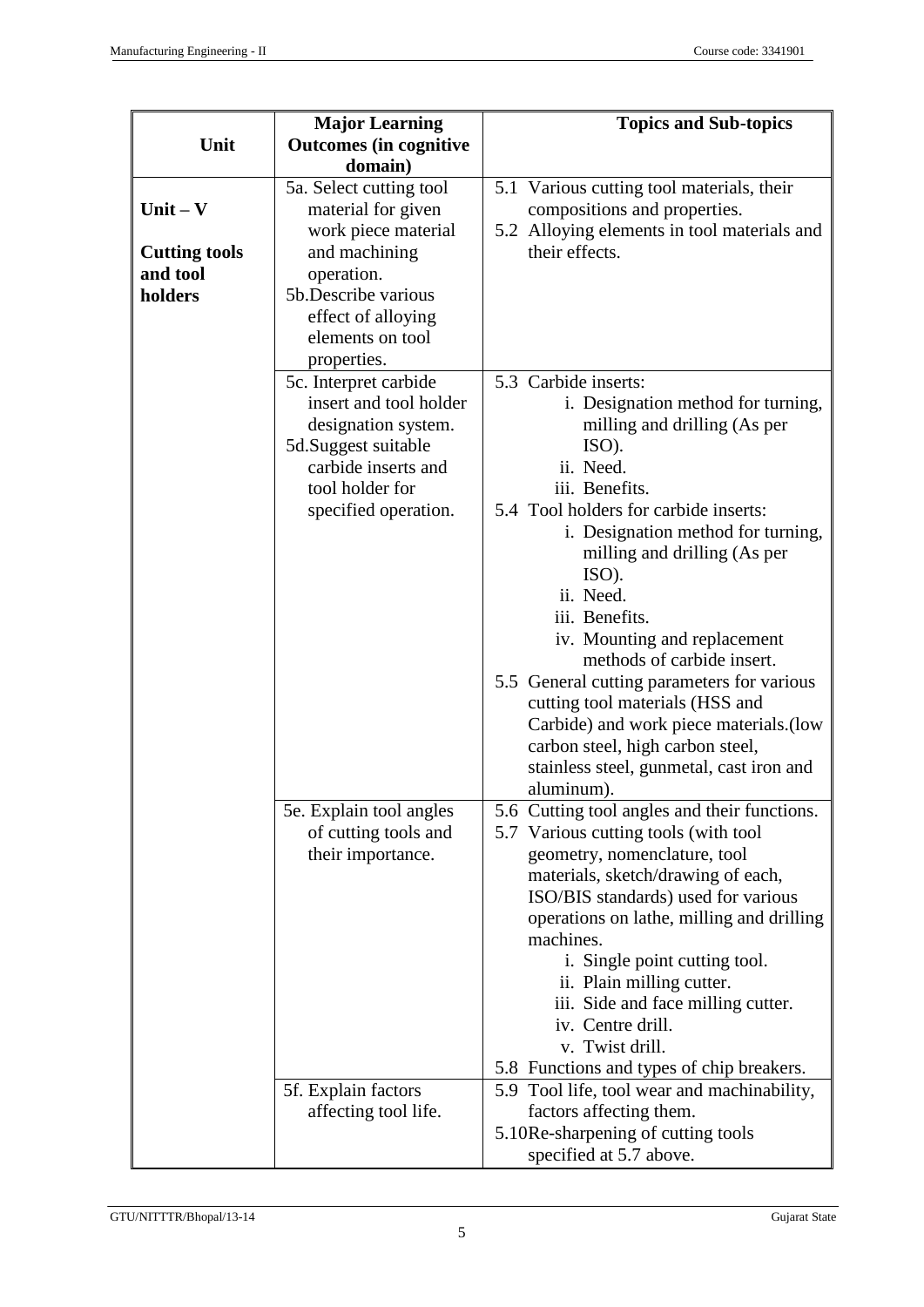| Unit             | <b>Major Learning</b><br><b>Outcomes</b> (in cognitive | <b>Topics and Sub-topics</b>                |
|------------------|--------------------------------------------------------|---------------------------------------------|
|                  | domain)                                                |                                             |
|                  | 6a. Explain                                            | 6.1 Capstan and turret lathe:               |
| $Unit - VI$      | classification,                                        | i. Constructional features and              |
|                  | working principles,                                    | working principle.                          |
| <b>Automates</b> | construction and                                       | ii. Functions and applications.             |
|                  | operation of capstan                                   | iii. Difference between capstan and         |
|                  | lathe, turret lathe and                                | turret lathe.                               |
|                  | automats.                                              | iv. Preparation of tool layout.             |
|                  | 6b. Outline the tool                                   | v. Merits and demerits.                     |
|                  | layout for Capstan &                                   | vi. Turret lathe in comparison with         |
|                  | <b>Turret Lathe</b>                                    | basic centre lathe.                         |
|                  |                                                        | vii. Work holding devices.                  |
|                  |                                                        | 6.2 Single spindle Automats:                |
|                  |                                                        | i. Need.                                    |
|                  |                                                        | ii. Constructional features.                |
|                  |                                                        | iii. Working principle and                  |
|                  |                                                        | applications.                               |
|                  |                                                        | iv. Collets-constructional features         |
|                  |                                                        | and applications.                           |
|                  |                                                        | 6.3 Introduction to multi spindle automates |
|                  |                                                        | and special purpose automates.              |

#### **6. SUGGESTED SPECIFICATION TABLE WITH HOURS & MARKS (THEORY)**

| Unit         | <b>Unit Title</b>                     |                 | <b>Distribution of Theory</b> |                |                             |              |
|--------------|---------------------------------------|-----------------|-------------------------------|----------------|-----------------------------|--------------|
|              |                                       | <b>Teaching</b> | <b>Marks</b>                  |                |                             |              |
|              |                                       | <b>Hours</b>    | R                             | U              | A                           | <b>Total</b> |
|              |                                       |                 | <b>Level</b>                  | <b>Level</b>   | <b>Level</b>                | <b>Marks</b> |
|              | Introduction and mechanics of cutting | 06              | 6                             | $\overline{2}$ | ↑                           | 10           |
| Н            | Basic machine tools-I                 | 10              | 3                             | 6              |                             | 16           |
| Ш            | Basic machine tools-II                | 08              | 2                             | 6              | 6                           | 14           |
| IV           | Basic machine tools-III               | 06              | $\overline{2}$                | 6              | $\mathcal{D}_{\mathcal{L}}$ | 10           |
| V            | Cutting tools and tool holders        | 08              | 2                             | 4              | 8                           | 14           |
| VI           | <b>Automates</b>                      | 04              |                               | 4              | $\mathcal{D}_{\mathcal{A}}$ | 06           |
| <b>Total</b> |                                       | 42              | 15                            | 28             |                             | 70           |

**Legends:**  $R =$  Remember;  $U =$  Understand;  $A =$  Apply and above levels (Bloom's revised taxonomy)

**Note:** This specification table shall be treated as a general guideline for students and teachers. The actual distribution of marks in the question paper may vary slightly from above table.

### **General Notes:**

- **a.** If midsem test is part of continuous evaluation, unit numbers I, II (Up to 2.5 only) and III are to be considered.
- **b.** Ask the questions from each topic as per marks weightage. Numerical questions are to be asked only if it is specified. Optional questions must be asked from the same topic.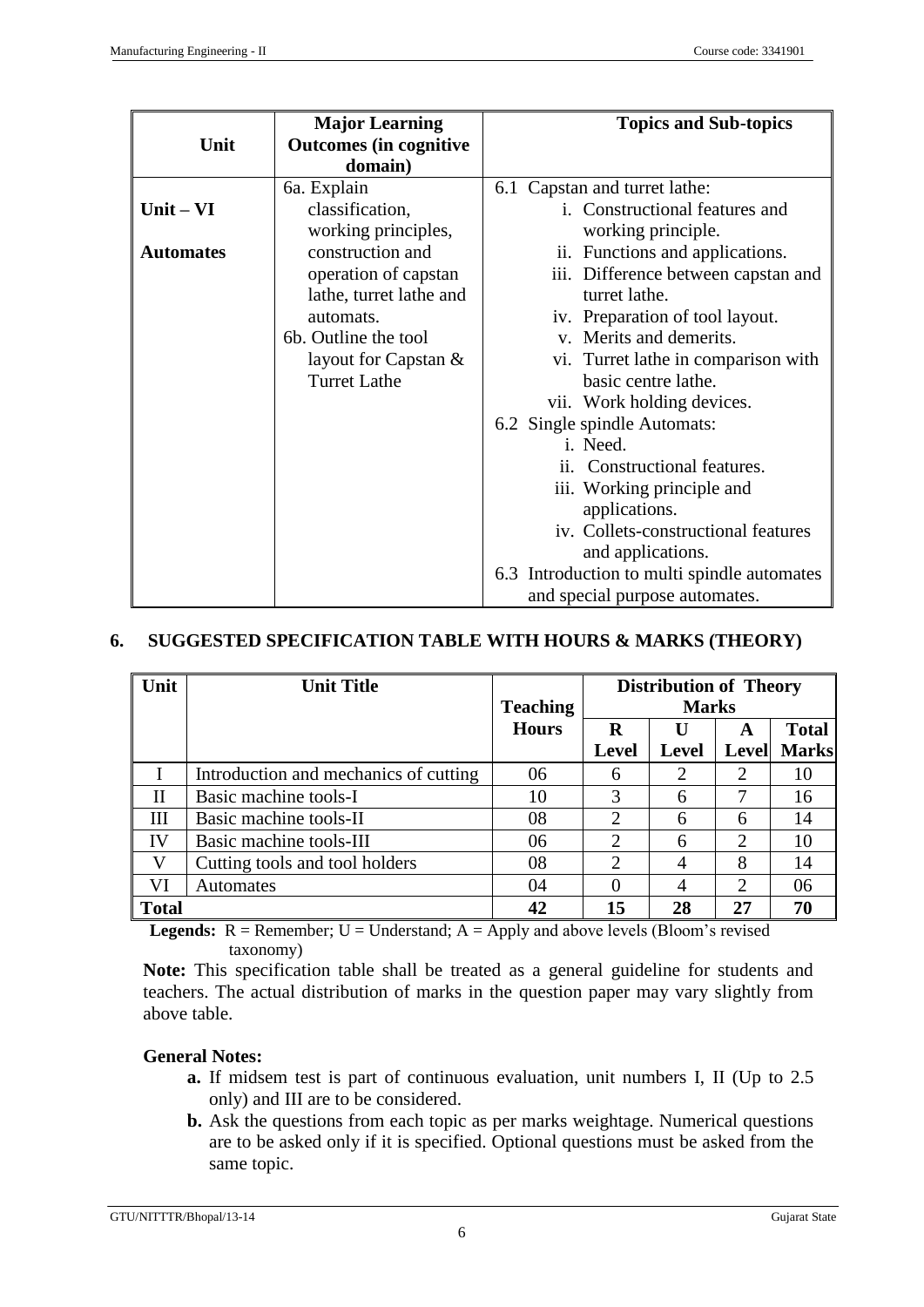# **7. SUGGESTED LIST OF EXERCISES/PRACTICALS**

The practical/exercises should be properly designed and implemented with an attempt to develop different types of skills **(outcomes in psychomotor and affective domain)** so that students are able to acquire the competencies/programme outcomes. Following is the list of practical exercises for guidance.

*Note: Here only outcomes in psychomotor domain are listed as practical/exercises. However, if these practical/exercises are completed appropriately, they would also lead to development of certain outcomes in affective domain which would in turn lead to development of Course Outcomes related to affective domain. Thus over all development of Programme Outcomes (as given in a common list at the beginning of curriculum document for this programme) would be assured.* 

*Faculty should refer to that common list and should ensure that students also acquire outcomes in affective domain which are required for overall achievement of Programme Outcomes/Course Outcomes.*

| Sr.<br>No.     | Unit<br>No.  | <b>Practical Exercises</b><br>(Outcomes' in Psychomotor Domain)                                                                                                                                                                                                                                                                                                                                                                                                                                                                       |    |
|----------------|--------------|---------------------------------------------------------------------------------------------------------------------------------------------------------------------------------------------------------------------------------------------------------------------------------------------------------------------------------------------------------------------------------------------------------------------------------------------------------------------------------------------------------------------------------------|----|
| $\mathbf{1}$   | $\mathbf I$  | <b>Preparatory Activity:</b><br>a. For given work piece and tool material; select, set and<br>observe cutting speed, feed and depth of cut on lathe<br>machine. Also define these terms.<br>b. Calculate metal removal rate (MRR) for above case.<br>c. Identify various cutting tools, its geometry and material<br>available at workshop. Sketch them.<br>d. Identify various carbide inserts and ISO codification.<br>e. Calculate revolution per minute (RPM) for lathe, milling<br>cutter and drill spindle based on given data. | 06 |
| $\overline{2}$ | $\mathbf I$  | <b>Effect of Varying Cutting Parameters:</b><br>Demonstrate type of chips, surface finishes and tool life for<br>varying cutting parameters for same work piece material and tool<br>material. Tabulate the observations.                                                                                                                                                                                                                                                                                                             | 02 |
| 3              | $\mathbf I$  | <b>Effect of Varying Work Piece Materials:</b><br>Demonstrate type of chips, surface finishes and tool life for<br>varying work piece material with same cutting parameters.<br>Tabulate the observations.                                                                                                                                                                                                                                                                                                                            | 02 |
| $\overline{4}$ | $\mathbf{I}$ | <b>Turning Job:</b><br>Prepare a job on centre lathe as per the given drawing. (Including<br>plain turning, taper turning, knurling, threading, grooving, etc).<br>Student will also prepare report including:<br>a. Drawing of the job.<br>b. Operation sequences including details of cutting<br>parameters used.<br>c. Sketch of cutting tools used.<br>d. Specification of machines used.<br>e. Machine settings for threading.                                                                                                   | 12 |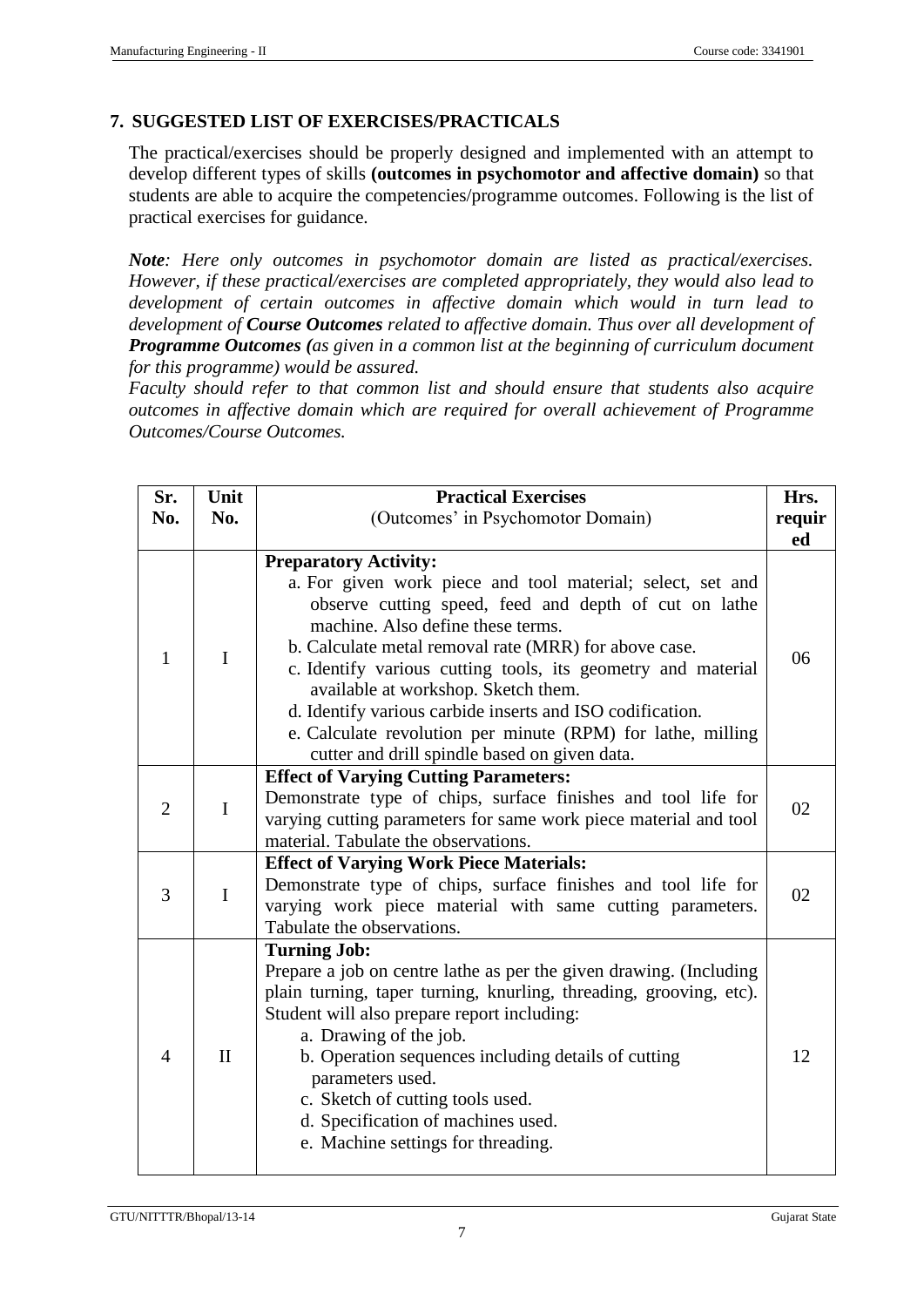| 5  | III                | <b>Milling Job:</b><br>Prepare a job using milling operations including use of indexing<br>head (Excluding gear tooth cutting). Student will also prepare<br>report including:<br>a. Drawing of the job.<br>b. Operation sequences including details of<br>cutting<br>parameters used.<br>c. Sketch of cutting tools used.<br>d. Specification of machines used.<br>e. Machine settings for indexing.                     | 10 |
|----|--------------------|---------------------------------------------------------------------------------------------------------------------------------------------------------------------------------------------------------------------------------------------------------------------------------------------------------------------------------------------------------------------------------------------------------------------------|----|
| 6  | IV                 | <b>Shaping and Drilling Job:</b><br>Prepare a job having plain and inclined surfaces on shaping<br>machine with minimum two holes as per given drawing. Student<br>will also prepare report including:<br>a. Drawing of the job.<br>b. Operation sequences including details of<br>cutting<br>parameters used.<br>c. Sketch of cutting tools used.<br>d. Specification of machines used.                                  | 10 |
| 7  | V                  | <b>Single Point Cutting Tool:</b><br>tool(SPCT)<br>cutting<br>a. Sketch<br>single<br>point<br>with<br>nomenclature.<br>b. Grind SPCT as per given geometry.<br>c. Sketch the set up to grind each angle of SPCT.                                                                                                                                                                                                          | 04 |
| 8  | VI                 | <b>Tool Layout:</b><br>Prepare a tool lay-out of a given component for capstan and turret<br>lathe.                                                                                                                                                                                                                                                                                                                       | 02 |
| 9  | <b>ALL</b>         | <b>Industrial Visit:</b><br>Visit A Nearby Machine Shop And Prepare A Two Page Report<br>Comprises Of List Of Machine Tools Including Automates, Its<br>Technical Specification, Machining Parameters For Various<br>Operations Being Performed, Cutting Tools And Work Holding<br>Devices Used, Observation Of Skill And Safety Criteria.                                                                                | 02 |
| 10 | ALL                | <b>Mini Project and Presentation:</b><br>For a given product (different for each student) prepare complete<br>report in suggested format including selection of raw material<br>type & section, sequence of various manufacturing operations,<br>06<br>selection of machine, machining parameters, work holding<br>device, tool holder, etc. For each machining operation. Each<br>student will also present the outcome. |    |
|    | <b>Total Hours</b> |                                                                                                                                                                                                                                                                                                                                                                                                                           | 56 |

# **Notes:**

a. It is compulsory to prepare log book of exercises. It is also required to get each exercise recorded in logbook, checked and duly dated signed by teacher.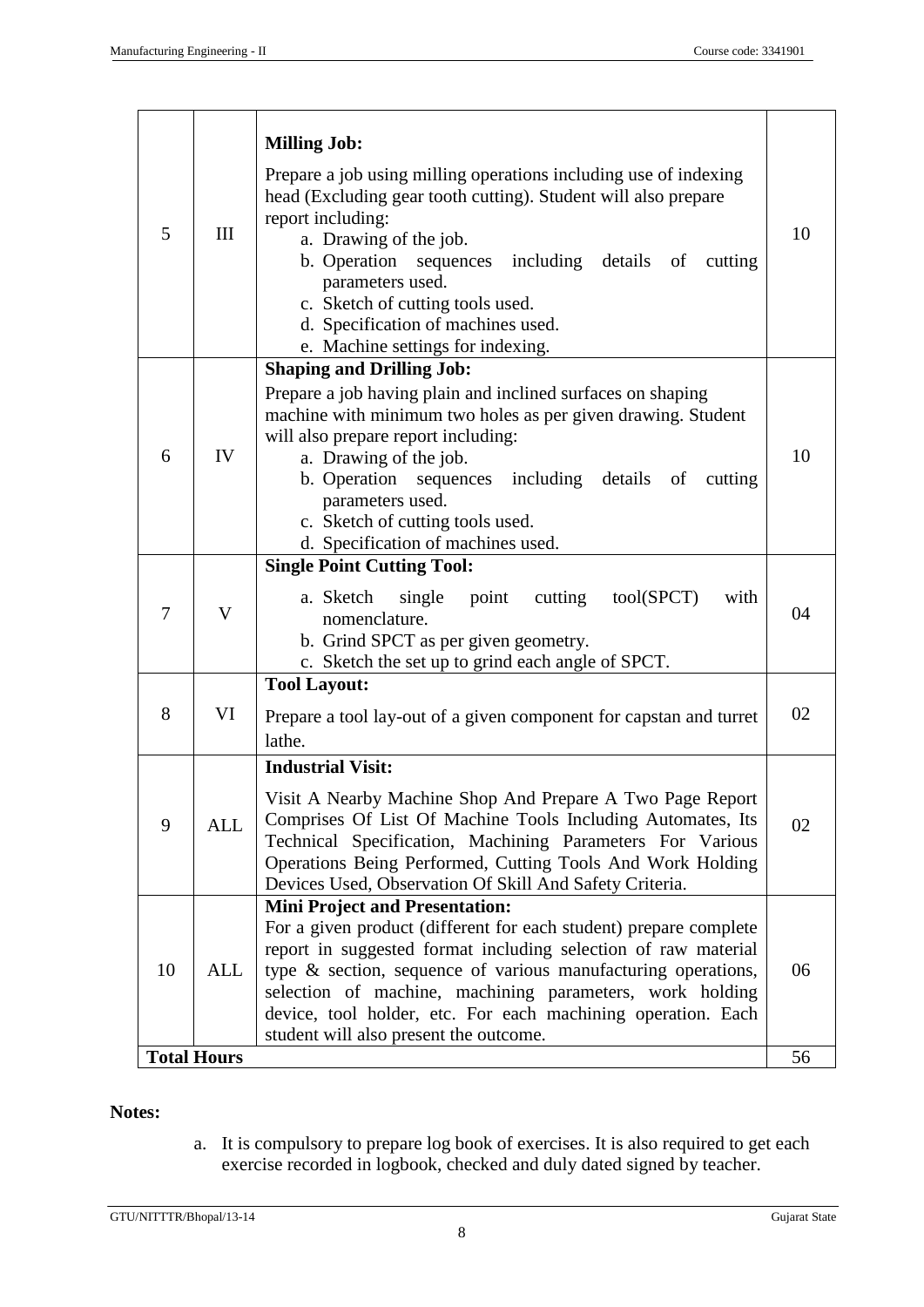- b. Term work report must not include any photocopy/ies, printed manual/pages, litho, etc. It must be hand written / hand drawn by student only.
- c. Mini project and presentation topic/area has to be assigned to the student in the beginning of the term by batch teacher. This has to be assigned individually to each student.
- d. Student activities are compulsory and are also required to be performed and recorded in logbook.
- e. For 40 marks ESE, students are to be assessed for competencies achieved. They should be given following tasks (minimum two):
	- i. Sketch or explain tool geometry for a given cutting tool.
	- ii. Prepare a job on lathe machine. (At least two operations).
	- iii. Prepare a job on shaper and drilling machine. (At least two operations).
	- iv. Prepare a job on milling machine.
	- v. Prepare a tool lay out for a given component for capstan & turret lathe.

# **8. SUGGESTED LIST OF STUDENT ACTIVITIES**

| SR.NO.         | <b>ACTIVITY.</b>                                                                  |  |  |
|----------------|-----------------------------------------------------------------------------------|--|--|
|                | Select two industrial components (approved by teacher) and list various           |  |  |
| 1              | machine tools and operations used to produce these components. Use one            |  |  |
|                | component for mini project and presentation.                                      |  |  |
| 2              | Prepare a list of household items which are prepared by machining processes.      |  |  |
| 3              | Identify and list different cutting tools available in your institute's workshop. |  |  |
| $\overline{4}$ | Collect/download at least four different machine tool catalogues including at     |  |  |
|                | least one automate.                                                               |  |  |
| 5              | Collect/download at least one catalogue each of cutting tool, work holding        |  |  |
|                | device and tool holder.                                                           |  |  |
| 6              | Identify type of electric motor used in each type of machine tools in your        |  |  |
|                | college workshop.                                                                 |  |  |

# **9. SPECIAL INSTRUCTIONAL STRATEGIES**

| Sr.<br>No.     | Unit         | Unit Name                                | <b>Strategies</b>                                                                                                         |  |  |
|----------------|--------------|------------------------------------------|---------------------------------------------------------------------------------------------------------------------------|--|--|
| 1              | $\mathbf{I}$ | Introduction and<br>mechanics of cutting | Chart, PPT, Demonstration, Video.                                                                                         |  |  |
| $\overline{2}$ | $\mathbf{I}$ | Basic machine tools-I                    | PPT,<br>Demonstration,<br>Video,<br>Chart,<br>visit,<br>Industrial/workshop<br>machine<br>tool<br>catalogues              |  |  |
| 3              | Ш            | Basic machine tools-II                   | PPT,<br>Video,<br>Chart,<br>Demonstration,<br>visit,<br>Industrial/workshop<br>machine<br>tool<br>catalogues              |  |  |
| $\overline{4}$ | IV           | Basic machine tools-III                  | PPT,<br>Video,<br>Chart,<br>Demonstration,<br>visit,<br>machine<br>Industrial/workshop<br>tool<br>catalogues              |  |  |
| 5              | V            | Cutting tools and tool<br>holders        | PPT,<br>Demonstration,<br>Video,<br>Chart,<br>Industrial/workshop visit,<br>physical<br>tools,<br>cutting tool catalogues |  |  |
| 6              | VI           | <b>Automates</b>                         | PPT.<br>Chart,<br>Demonstration,<br>Video,<br>Industrial/workshop visit, work $\&$ tool holding                           |  |  |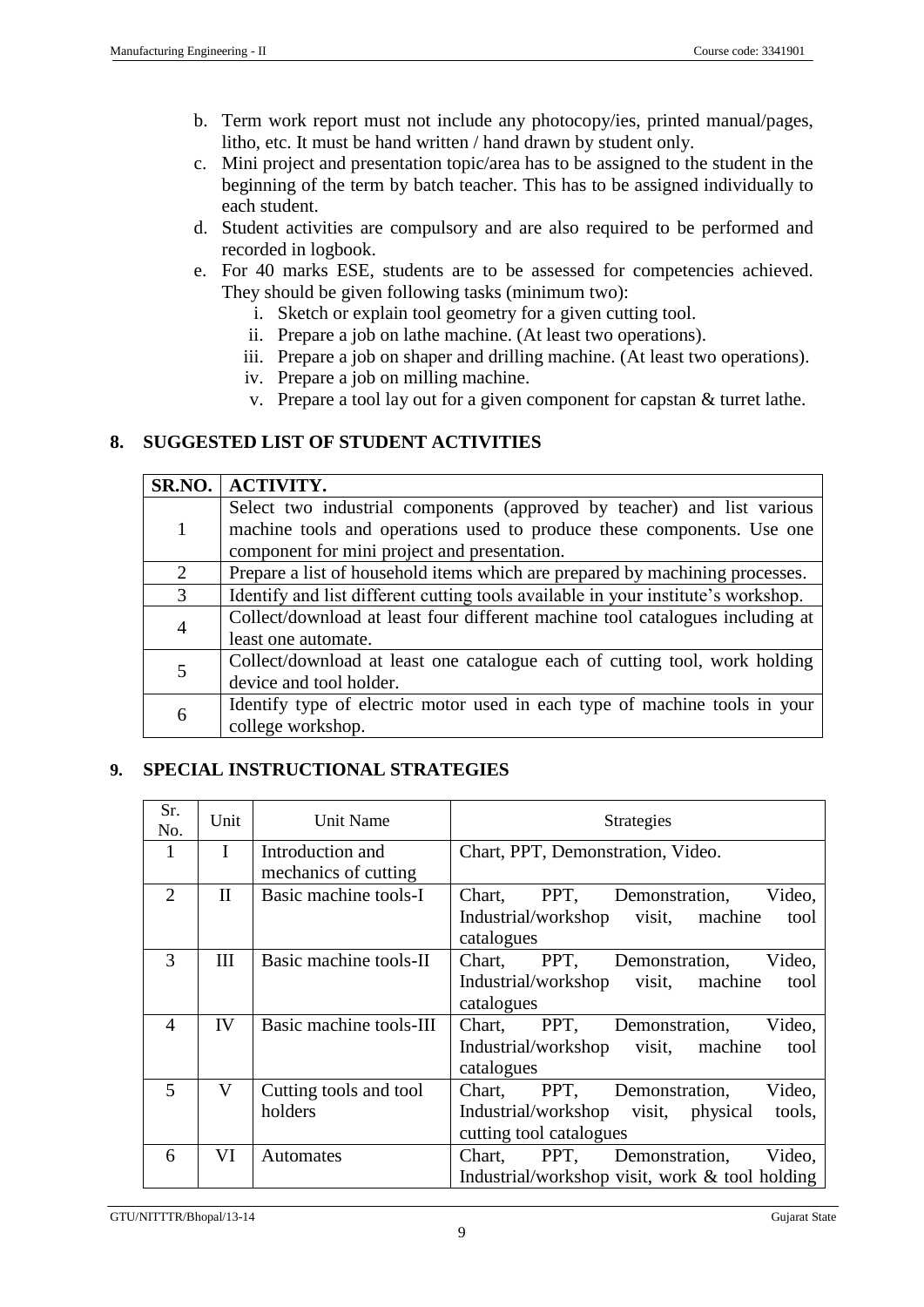device catalogues

# **10. SUGGESTED LEARNING RESOURCES**

### **(A). List of Books:**

| Sr no.         | <b>Title of Books</b>                                                    | <b>Author</b>                                  | <b>Publication</b>                             |
|----------------|--------------------------------------------------------------------------|------------------------------------------------|------------------------------------------------|
| 1              | Workshop Technology I $&$                                                | J. A. Schey                                    | McGraw-Hill                                    |
| $\overline{2}$ | Workshop Technology I $&$<br>$\rm II$                                    | Raghuwanshi                                    | Dhanpat Rai and<br>Company(P) Limited          |
| 3              | Workshop Technology I, II<br>$\&$ III                                    | W. A. J. Chapman                               | Viva books                                     |
| $\overline{4}$ | <b>Manufacturing Processes</b>                                           | M. L. Begman                                   | John Wiley and Son                             |
| 5              | <b>Production Technology</b>                                             | R. K. Jain and S. C.<br>Gupta                  | Khanna Publishers                              |
| 6              | Elements of Workshop<br>Technology Volume No. II<br><b>Machine Tools</b> | Hajra Choudhary,<br>Bose S. K., Roy<br>Nirjhar | Media promotors and<br>publishers pvt. Limited |
| 7              | <b>Manufacturing Processes</b>                                           | S. E. Rusinoff                                 | Times of India Press                           |
| 8              | <b>Production Technology</b>                                             | H. H. Marshall                                 | Pitman                                         |
| 9              | <b>Production Technology</b>                                             | <b>HMT</b>                                     | Tata Mcgraw-Hill<br>Publishing Co.             |
| 10             | All about machine tools                                                  | Gerling                                        | John Wiley & Sons<br>Canada, Limited           |
| 11             | Manufacturing processes –<br>I                                           | Bava                                           | McGraw-Hill                                    |

# **(B) List of equipments:**

- i Following machine tools.
	- a. Hacksaw.
	- b. Lathe with standard and special accessories.
	- c. Milling machines-Vertical and Horizontal with standard accessories and indexing/dividing head.
	- d. Column drill.
	- e. Radial Drill.
	- f. Shaper.
	- g. Slotting.
	- h. Planning.
	- i. Tool and cutter grinder.
	- j. Automats-turret and capstan.
- ii Required cutting tools-HSS and Carbides.
- iii Required cutting tool holders.